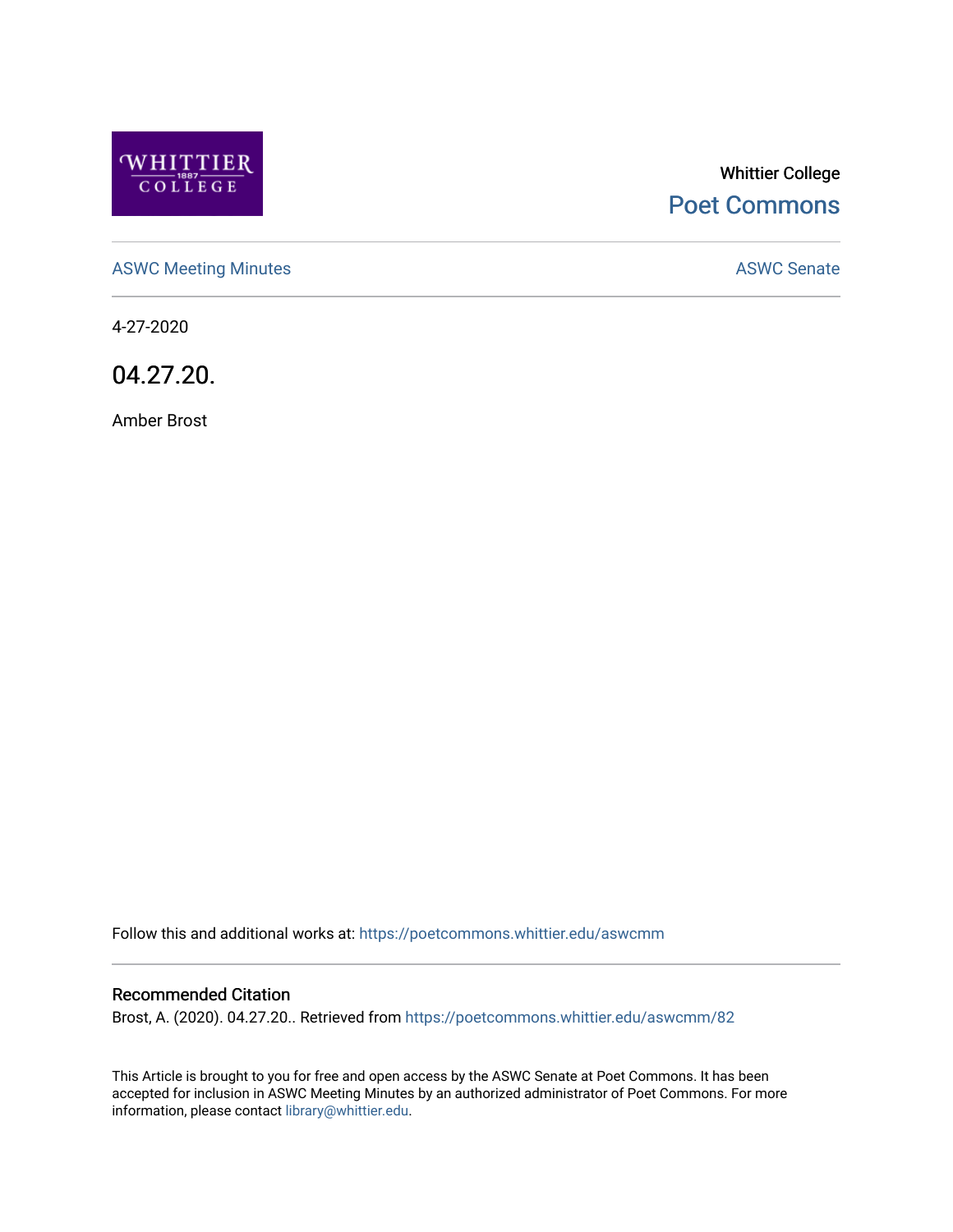



# **Meeting Minutes for** April 27, 2020

- **I. Meeting is called to order at:** 5:33 pm
- **II. Moment of Silence/Inspirational quote**
	- **A.** INSPIRATIONAL QUOTE
		- Read By: Sen. Malone

# **III. Mission Statement**

**A.** The ASWC Senate, as the governing body of the Associated Students of Whittier College, is dedicated to the betterment of the college as an institution and as a member of the broader community. The Senate shall assist on-campus clubs and organizations in creating, promoting and implementing dynamic programs and events that involve students and add value to their educational experience. This body will act as an open forum for students to voice their opinions and desires, always keeping the best interests of the ASWC in mind. In all its actions, the Senate will serve the students first with integrity, dedication, responsibility and humility.

Read By: Sen. Mendoza

# **IV. Roll Call – Secretary Brost**

- **A. Present:** Sen. Casserly-Simmons, Sen. Minami, Sen. Iseri, Sen. Hagan-Martin, Sen. Ross, Sen. Mendoza, Sen. Torres, Sen. Malone, Sen. Modesti, Sen. Green, Tres. Estrada, VP Joachim, Pres. Moya, Dir. Tejada, Dir. Gil, Sen. Royster, Sen. Gracia, Sen. Segura, Sen. Garrison, Sen. Eccles, Sen. Angileri, Sen. Alvarez
- **B. Absent excused:** Sec. Brost, Sen. Hidalgo
- **C. Unexcused:**

# **V. Minutes Amendment/Approval**

- **A. Approved by:** Sen. Malone
- **B. Seconded by:** Sen. Mendoza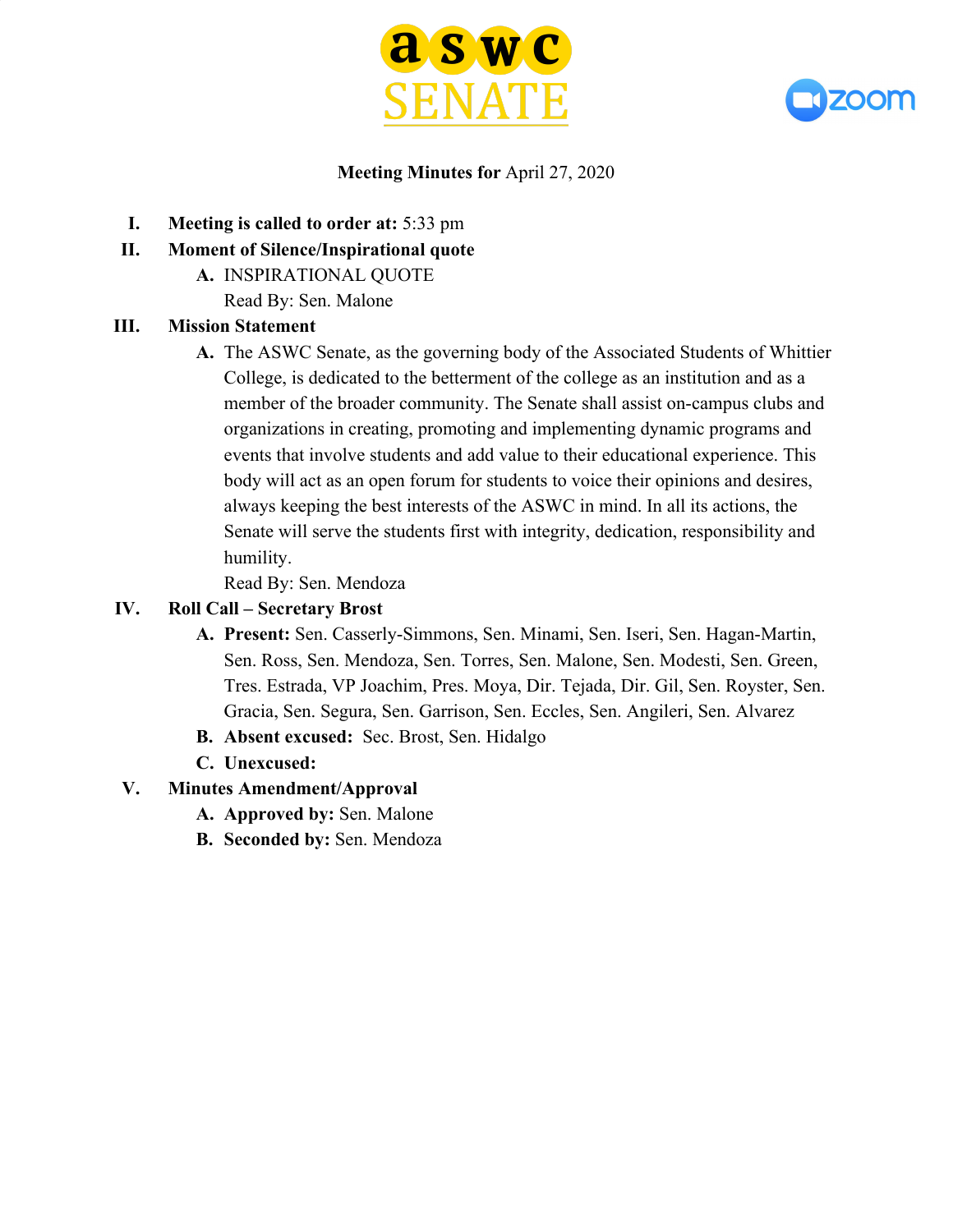



# **A.** *Whittier We Matter:*

**VI. Public Voice**

1. Representative from Public ( Grace and Alyssa ): Reading of Whittier We

| <b>WHITTIER</b>                                                            |
|----------------------------------------------------------------------------|
|                                                                            |
| <b>WE MATTER</b>                                                           |
| We. Whittier We Matter, support changing our grading scale from A-F        |
| which threatens the failing of classes and refusal of credit, to an A/B    |
| scale (A/A-/B+/B/B-), which ensures that no student fails during this      |
| historic threat of COVID-19. The Whittier College student body appeals     |
| to faculty to make as many assignments ungraded or optional as             |
| possible. We will not tolerate any system in which a Whittier College      |
| student does not receive credit or fails classes due to the circumstances  |
| of these turbulent times. We are not in accordance with the current        |
| credit/no-credit option currently offered by Whittier College. We call for |
| NO failed classes. NO mandatory withdrawals and NO refusal of credit       |
| Over the last five weeks, we have attempted to make our voices heard       |
| by the Whittier College administration, but our concerns over our          |
| emotional and physical health at this time along with the long term        |
| implications of grading us inequitably have not been valued.               |
| Whittier, do not fail us, we matter.                                       |

Matter Petition

- 2. Sen Modesti: How have other schools in our area moved to this, and how has other schools' grading scales been changed due to this time?
	- a) Manasa Makineni: Pomonoa stands in solidarity with us and UT Austin tried to implement a A or A- grading scale, Harvard also fought for this. There are currently a lot of fights for this right now along with some that are even more progressive.
- 3. Sen. Garrison: I just want to thank you guys for putting this together, when you said 950 that number was amazing and that this many students really car. One of the things I would like to bring to light that after talking with my faculty mentors, they are really pushing to support our students and for sure pushed for the no credit/ credit option. As well as pushing this option for past finals. Whittier is a Hispanic serving institution and zoom sessions are hard to attend. Thank you very much and keep on pushing
	- a) Alyssa Armstrong : Thank you very much, from the graphics, to the position thank you very much
- 4. Sen. Eccles: Honestly first as we worked the petition, and we had it so that students go out and speak for students. It's great to see that students are pushing for equity for all. I know a lot of professors are working to make class as similar as possible, not all professors are like that. Course evals are very important so please pay attention to them.
- 5. Sal Johnston: I want to point out that changes have already been made to the grading policy, these changes have been made from the start of the first full week of us being Online. The second thing I would like to point out is that Administration does not change the grading policy but instead by the faculty government structure. Bruce, Gil and I have no implementation to change that. The way things work in the classroom is up to the discretion of the faculty, the administration does not have a say in classrooms. However, the Administration does make sure that what happens in the classroom is appropriate. What faculty makes sure of is that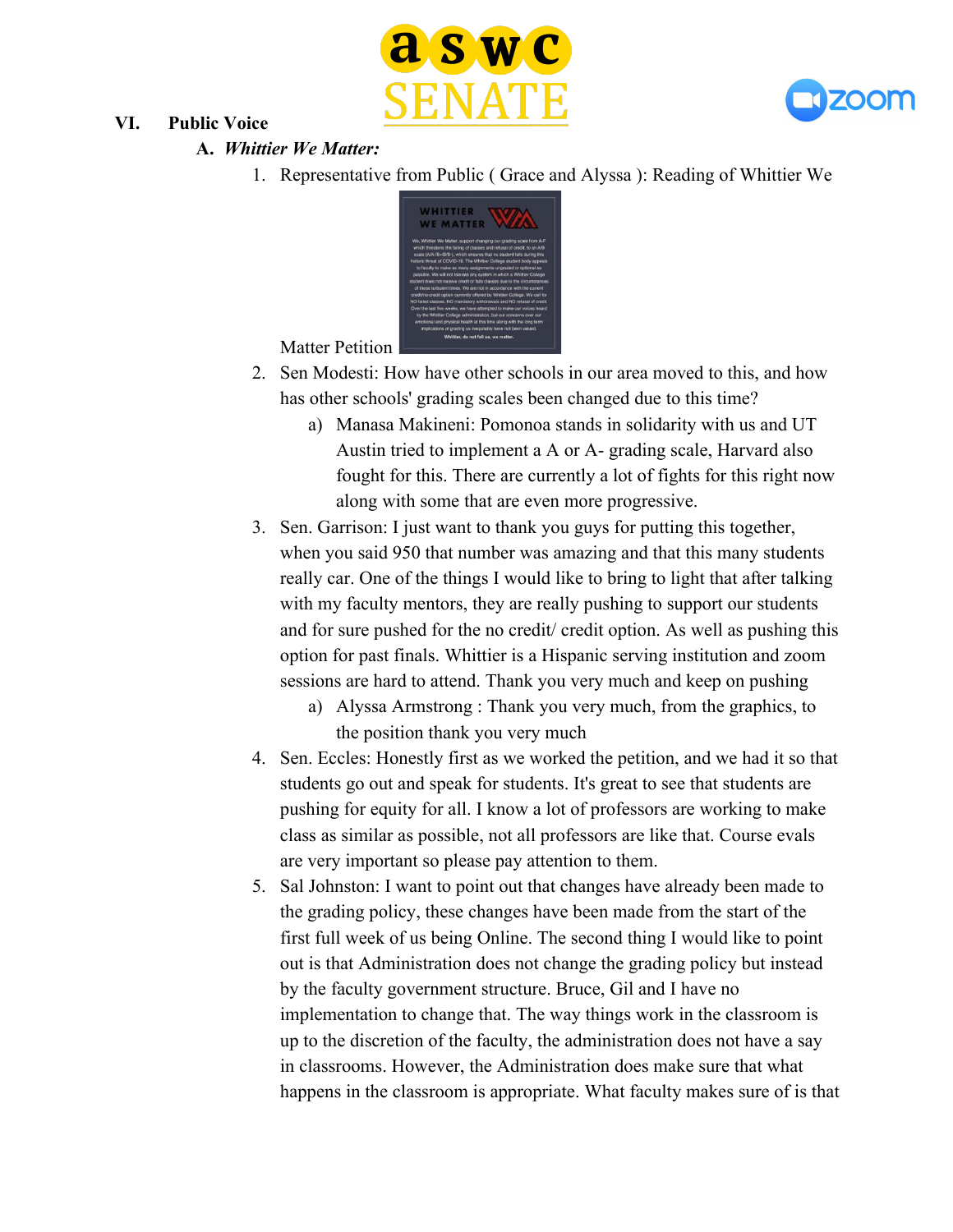





 time is used to the best of the abilities of faculty and staff. I have received multiple emails about clarification for credit no credit and how the grading system works. We have changed the deadline for credit/ no credit to go through finals week to make sure that all work gets done. Not everyone's situation is the same academically, there are specific courses that you have to take based on your major that you have to make sure you get through the course content in order to move on. Faculty members don't want to fail students, they want to make sure that students succeed and that when you move up into the next school year, you are supported and that you have the materials to do so. From a college standpoint this is not about drawing a land in the sand but instead how to accommodate all the needs that students have. We are then going to take the summer to observe the time that we have to build and see how we do your education along with how you do your education. Students have done a great job at adjusting to during this time. But what everyone wants is how to get you through the rest of this semester with the best circumstances possible. We want to make sure we see students back here in the fall.

- 6. Manasa Makineni: Thank you, we agree that we are trying to work together to help the students here, we strongly know that giving the ability for students C- and D- we are giving students dispositions in order to get their classes done properly. It is more than grades at this point, we need to treat our students as humans. We find it acceptable when students are given equal opportunity, it is not equitable when students are left behind.
- 7. Alyssa Armstrong: there are students who are at risk, and if they fail even a little bit, it will have them fall into probation for the fall, though we don't know if this could have happened during a normal school year, none of this is normal therefore we don't know. They are speaking for all students, there is just as much value for one student speaking as the same for 50 students speaking. We are advocating for students who do not have a voice, we are trying our best to digitally reach out to them, and that every student who has the ability to reach out has the opportunity to do so.
- 8. Manasa Makineni- With probation comes suspension of scholarships, if we want students to have an education from any marginalized groups and if we allow for students with D- we are failing our students.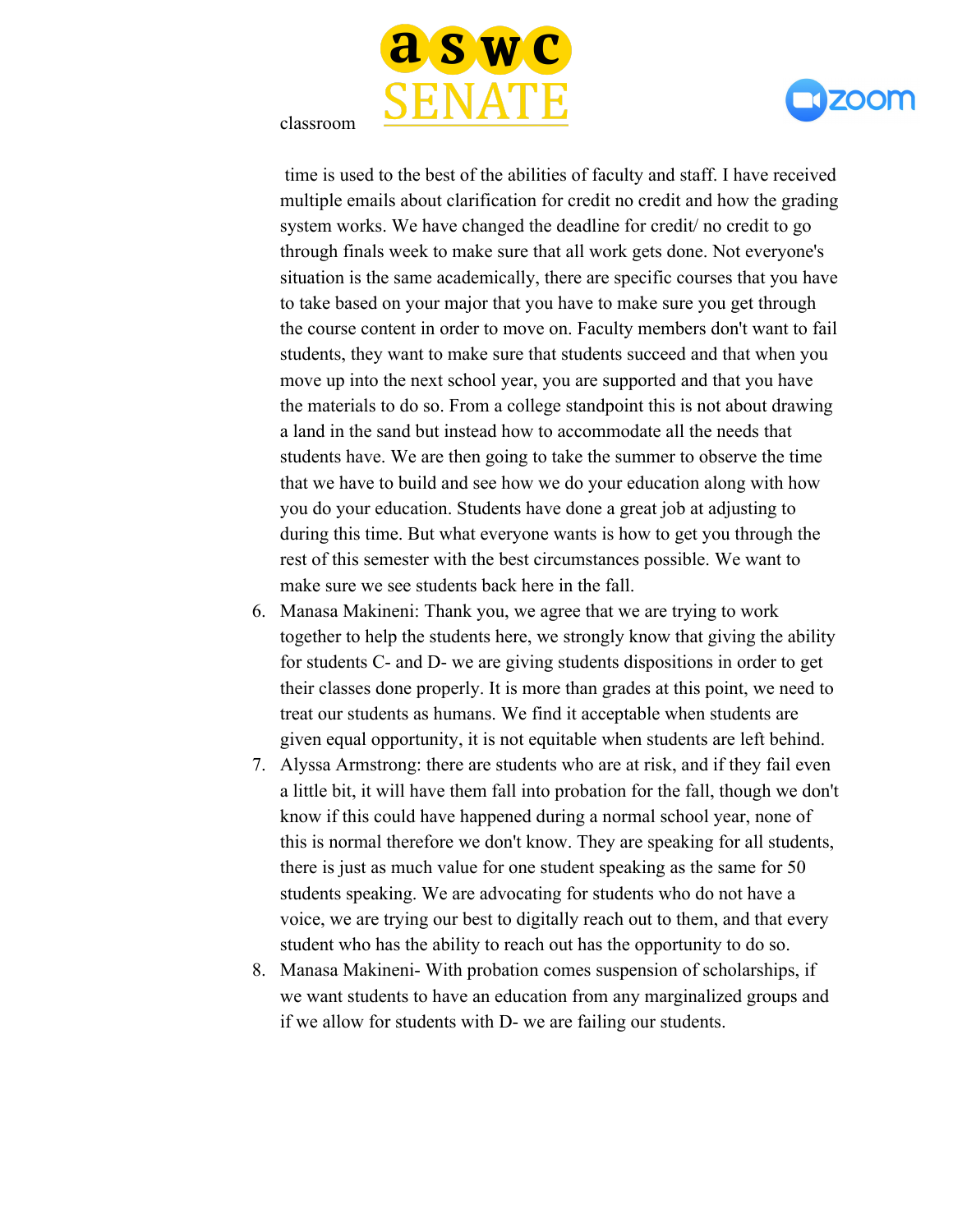



- 9. Grace Silver : I recognize that changes have been made, but I do feel that this is not equitable, that though no student will actually fail, this change will take students through an immense amount of trauma. As a college that strives for equitable standards we need to make the change now.
- 10. Jocelyn Saldana: Although we keep bringing up the fact that we are bringing a D is not for academic success. If you are graduating as a Senior you would still have to take the class after graduation. I don't think giving a D is not giving students equitable opportunities.
- 11. Sen. Agileri: How are you reaching out to students without the ability to get out and have the same resources as all?
- 12. Alyssa Armstrong: All of our votes and testimonies were gained through instagram, we reached out to them and they completely brought to them.
- 13. Sen Agileri: If they are open to instagram, can they be open to their zoom meeting or class time.
- 14. Grace Silver: being able to show up in a zoom place, this does not mean that I wouldn't be able to complete an instagram poll. The Internet for instagram is not the same as opening a zoom for class.
- 15. Sen Angileri: When did this start?
- 16. Grace Silver: I have been emailing faculty for 5 weeks, started working on the petition by Saturday, got it out by Thursday and though we recognize that finals are coming up, there are other events that have come up for adjustments.
- 17. Jocelyn Saldans: A lot of students have been attending Presidents office hours, and getting out to all faculty and staff to make sure that their voices were heard.
- 18. Sen Eccles: How do we get to faculty that are in charge of this, if there is even one person that isn't looking to support students then we are failing students. What do we do/ where do we go from here? What can we get done and how do we go about to make sure that there is a more equitable change for students?
- 19. Grace Silver: We are planning on submitting our petition to faculty for them to take into account when they review their decision.
- 20. Sen. Minami: Before the school year ended I went to one of the faculty meetings, are the faculty meetings still happening. Can the Whittier we matter students come to these meetings such as they were on campus.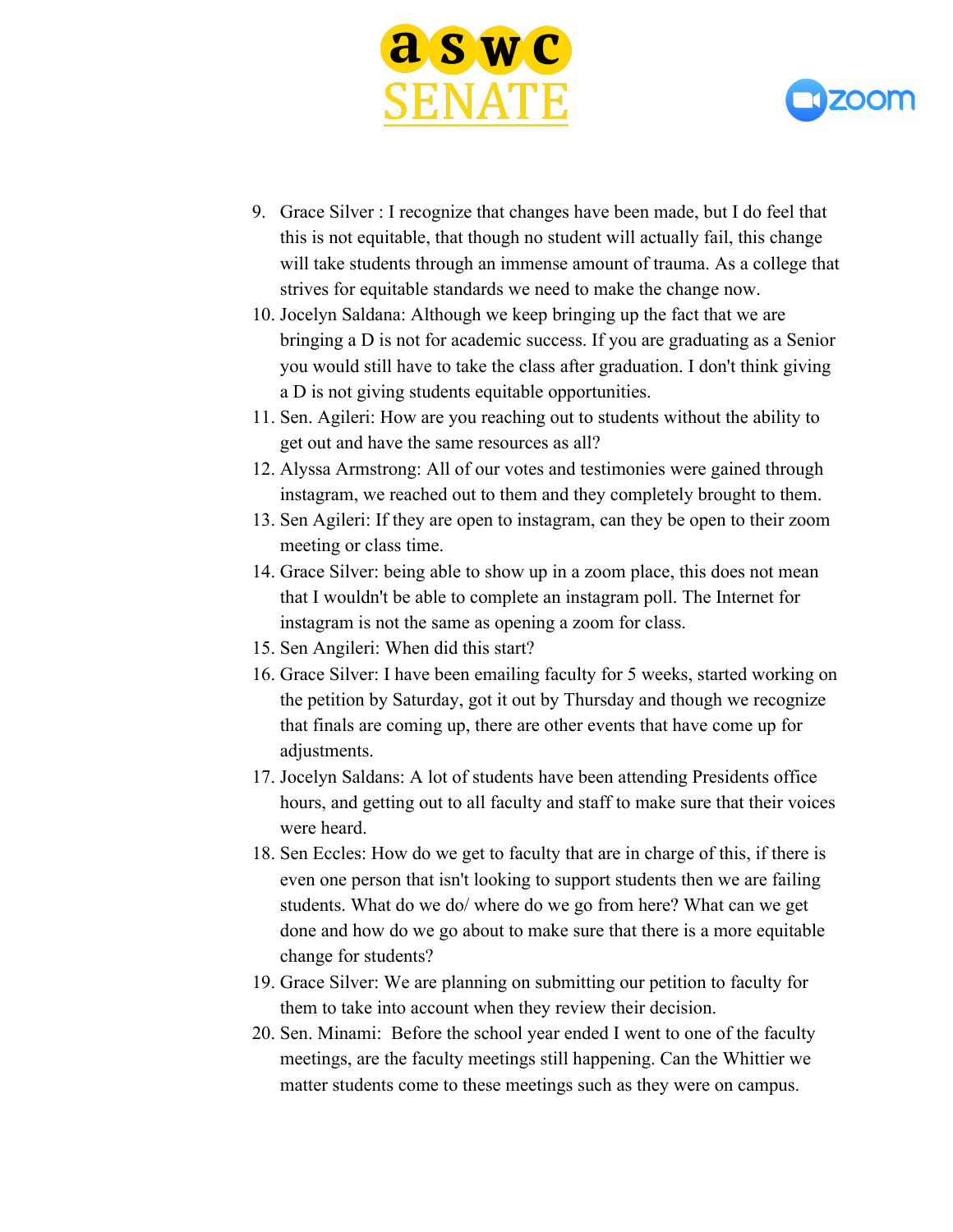



- 21. Sal Johnston: We have not been having the same faculty meeting for a lot of reasons. The proposal that was done followed the specific drop of leadership and the specific committees. A specific commit went over specific options sent that to the faculty and then they were approved and put into place. Normally it could take a semester to make a policy change but in this case they made the amount of changes within a week. One thing I will say from a faculty standpoint is to build a safety net into the grading system at this time. As a whole they feel they have done this, part of what I have heard you say is that there are challenges for all of us with the delivery a lot of what you are talking about is that you need flexibility from some faculty more than others. When I listen to this and the discussion, I take your concerns very seriously. One of the solutions is talking to faculty. It's why we allow grade petitions, why there is a dean of faculty, a dean of students. Trust that we both get those emails and phone calls but we do our best to resolve these issues. My guess is that this will not be addressed during this meeting, and from a faculty standpoint this has gone through a process.
- 22. Eric Dutra: hi my name is Eric Dutra I'm a third year. Sorry, just to chime in. what I'm hearing is that there are students who don't have the privilege to have WiFi so it's more complicated to proceed with their school duties. there has been adequate information on instagram , Twitter, and Facebook about free WiFi through charter (an option for WiFi) but nonetheless, why shouldn't there compromise between both and the lowest grade someone gets is a C- w a slight curve, and if someone ends up lower it is just credit w no grade?
- 23. President Moya: thank you for everyone who commented. Is there any meeting happening soon where these students can voice these opinions, is there any way that during our town hall this week, that these representatives are given the time to be heard.
- 24. Sal Johnston: Let the head of faculty individual know about this.

#### **B.** *Sal Johnston, Gil Gonzalez, Bruce Smith:*

1. Sen. Garrison : Writing associates are paid, we know that the writing program is not going to close, but we are afraid. What is the plan from here for the writing program? What is the future for the writing program given the circumstances?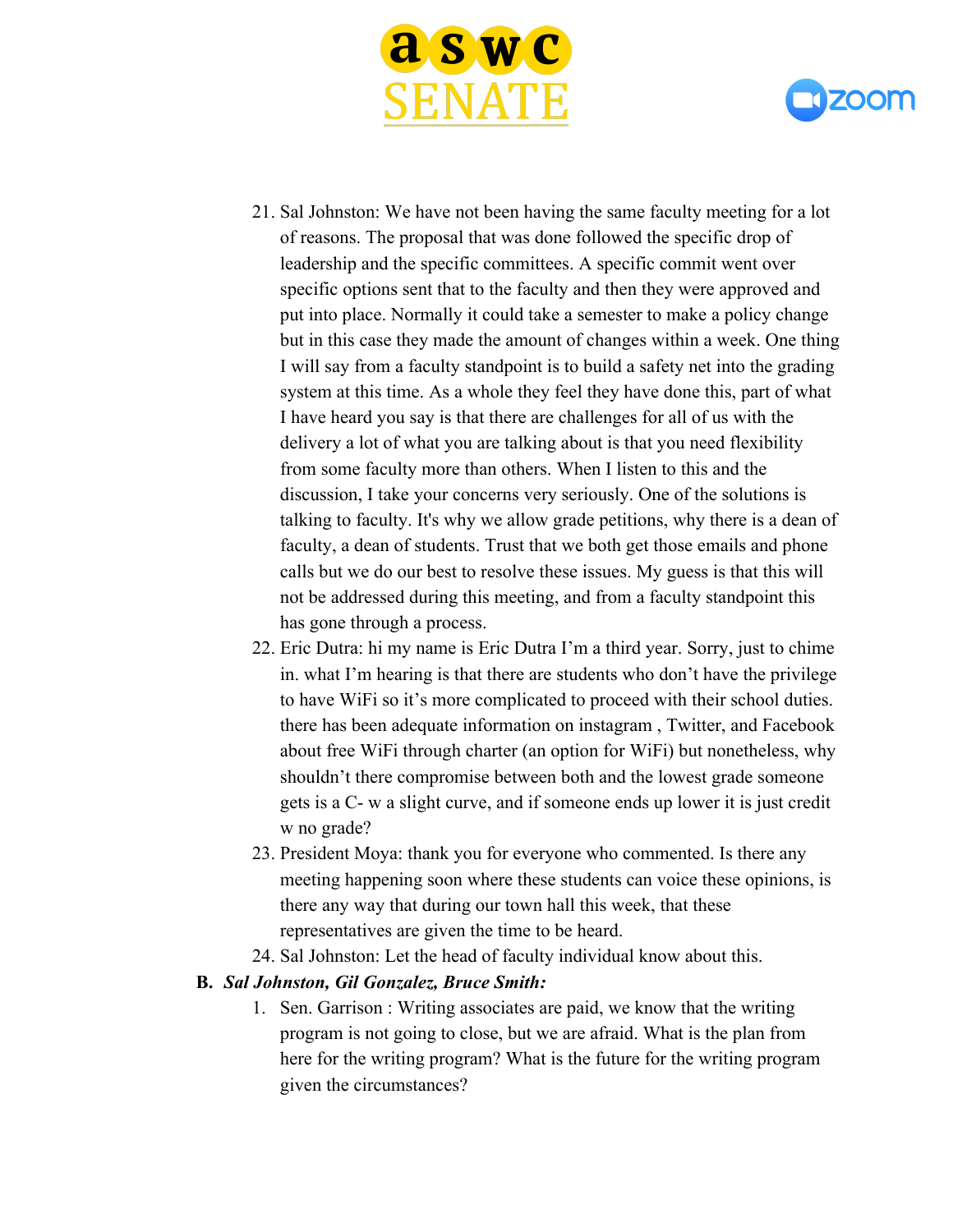



- 2. Sal Johnston: There's a lot of confusion, the writing program is not going away. Year by year the amount of exception funding changes year by year. There has been talk on campus about moving in the direction of expanding and making sure that the writing program is not going away.
- 3. Charles Eastman : I am here because I was alerted about what was Tweeted last week. I was not in any conversation with the writing program going away. The vision that I have that Kat referred to is trying to centralize the work of the writing associates in CAAS, I thought that spreading the work amongst 10-12 full time (8 hours) students to work in CAAS. The reason I wanted to make this change is because I hear here from year in and year out that as writing associates they are under utilized.
- 4. Gil Gonzales : Based on the conversation that I had with professor eastman, I want to keep this vision moving forward and the space and collaboration with those in CAAS.
- 5. Antoinette Flores: I was told by CAAS that there is no training, can I get clarity on that.
- 6. Charles Eastman: CAAS may not be giving them training but writing associates are taking the same course. The writing program does train them on the front end.
- 7. Pres. Moya : It was seen that Professor Eastmans position was deemed non-essential and that the program was going to end, but this whole conversation has clarified this, thank you Sal, Gil and Charles for clarifying this.
- 8. Sydney Thiroux: What is the writing associate program going to look like with Professor Eastmen.
- 9. Gil Gonzales: We had imagined centralizing this in CAAS, and I can try and see how we can continue this program into next year.
- 10. Kat Garrison: it must have gotten lost in translation
- 11. Sal Johnston: What is slightly ironic, is that we have writing grants for a teaching and learning center for a writing center.
- 12. Gil: My hopes are that after this semester concludes that regards to planning and organizing what we need to do for the Writing program.
- 13. President Moya: thankyou for joining us, and we look forward to working with you in the future.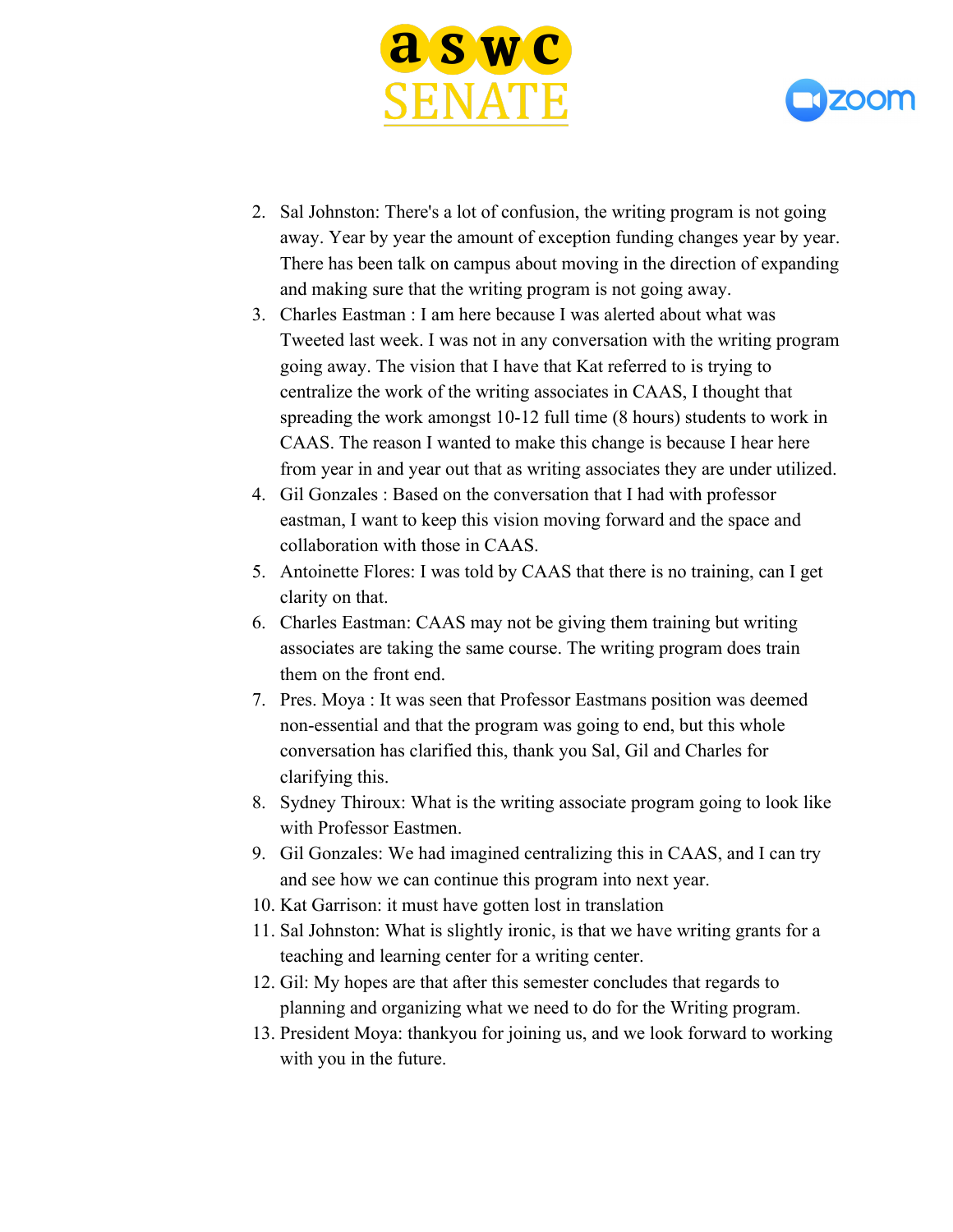



## **VII. President's Message -** *President Moya*

- A. Last week, Bruce and I met and we have decided to hold another town hall meeting this Thursday at 12:30pm. We will be posting the credentials on social media.
- B. Sen. Minami: Whittier We Matter, couldn't find the name of the individual.
- **C.** Sen Garcia: Diversity Council has their meeting during this time, can we extend the meeting to ensure that our council members can attend.
- **D.** Pres: Moya: can you let us know who can be in attendance just so that I can let the individuals know who we are waiting for.

## **VIII. Treasurer's Report -** *Treasurer Estrada*

- **A. General Fund Balance:** \$14,486.48
- **B. Operational Account Balance:** \$14,830.21
- **C. Reserve Account Balance:** \$34,631
- **D. Allocated Thus Far:** \$55,518.98
- **E. First Readings:** \$0.00
- **F. Daily Calendar Considerations:** \$0.00

#### **IX. Constituent Reports**

- **A. Academic Affairs Chair:** *Sen. Minami*  $1$  N/A
- **B. First-Year Class Council:** *Sen. Iseri*

1. N/A

- **C. Commuter Representative:** *Sen. Hagan Martin*  $1$  N/A
- **D. Residential Hall Representative:** *Sen. Ross*

1. N/A

- **E. Non-Traditional Student Representative:** *Sen. Mendoza*  $1$  N/A
- **F. Student Body Representative:** *Sen.Torres* 1. N/A
- **G. Student Body Representative:** *Sen. Malone*  $1$  N/A
- **H. Student Body Representative:** *Sen. Modesti*
	- 1. I have a student who reached out to me in regards to the green deal and I will be discussing their concerns before the vote.
- **I. Student Body Representative:** *Sen. Green*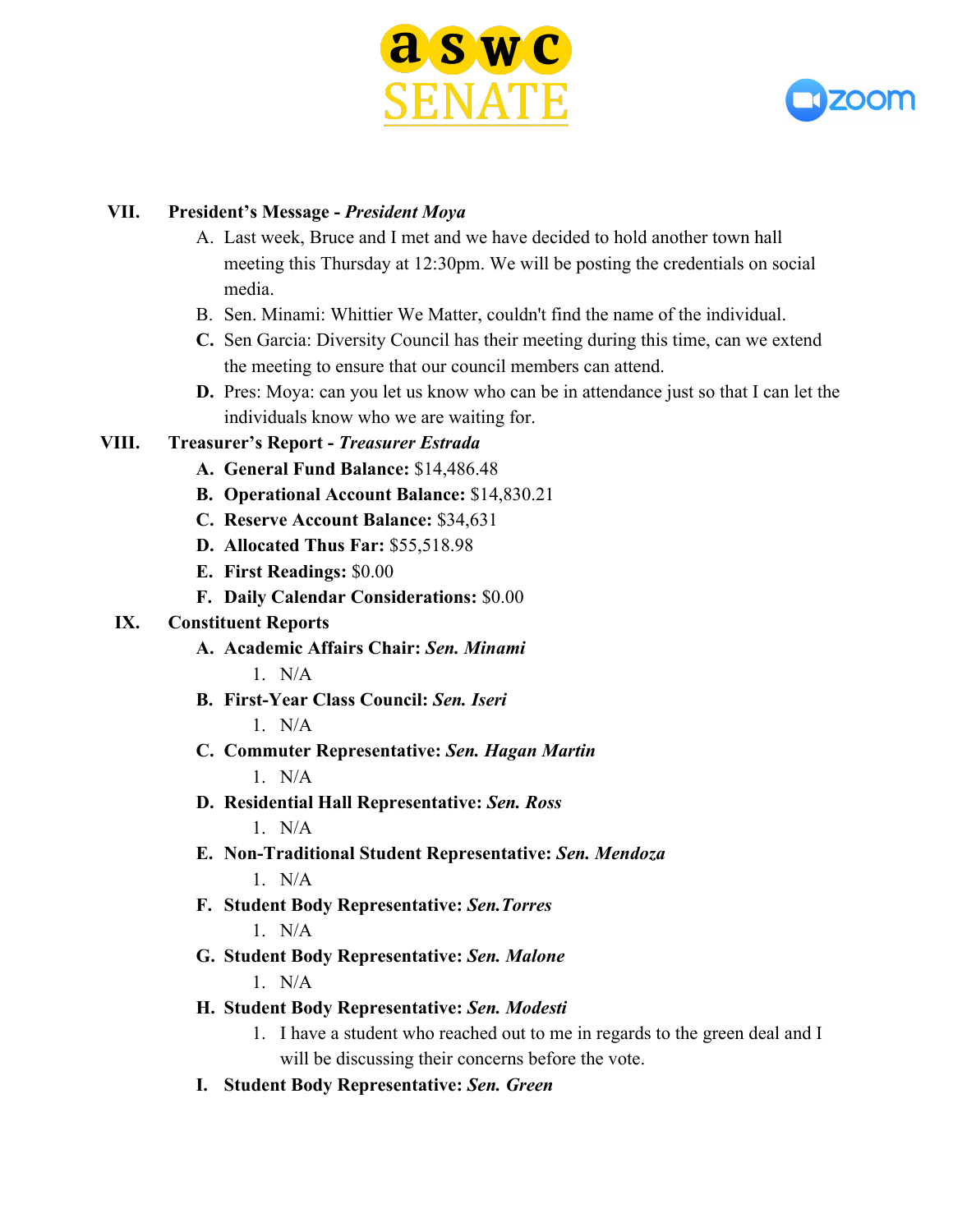

 $1$  N/A



# **J. Inter-Club Council Representative:** *Sen. Royster*

1. Hi, all I just wanted to announce is that in last week's ICC meeting we voted in our new President Zoe Iseri and new Vice President Rachel Villaflor for the 2020-2021 school year, which I am extremely excited about. Our last ICC meeting is this Wednesday at 5:00 PST VIA ZOOM. I also would like to take the time to thank the Senate Table and all of Eboard for providing me with amazing guidance and support as I took on the challengers and great opportunities as serving for my first year on Senate.

## **K. Diversity Council Representative:** *Sen. Garcia*

- 1. Still searching for DC Senate Rep, pls share the flyer on my story!
- 2. Last DC Meeting this Thursday at 12:30pm! Elections will be held.
- 3. What does it look like for Senate to support the Black community beyond monetary compensation?

## **L. Social Justice Coalition Representative:** *Sen. Segura*

 $1$  N/A

- **M. Media Council Representative:** *Sen. Garrison*  $1$  N/A
- **N. Poet Student Athlete Leadership Academy Male Representative:** *Sen. Eccles*  $1$  N/A
- **O. Poet Student Athlete Leadership Academy Female Representative:** *Sen. Angileri*

1. N/A

**P. Inter-Society Council Female & Male Representative:** *Sen. Hidalgo & Sen. Alvarez*

 $1$  N/A

# **X. Committee Reports**

# **A. Administrative –***Vice President Joachim*

1. The Administrative Committee is continuing work on the Constitution revisions. We meet every Friday at 1 PM. Zoom details can be found on the ASWC Senate Engage page.

# **B. Budget-** *Treasurer Estrada*

1. Budget committee will meet tomorrow from 12:40 pm-1:30 pm. Everyone that is signed up will be reminded through SMS. The meeting will be held on zoom.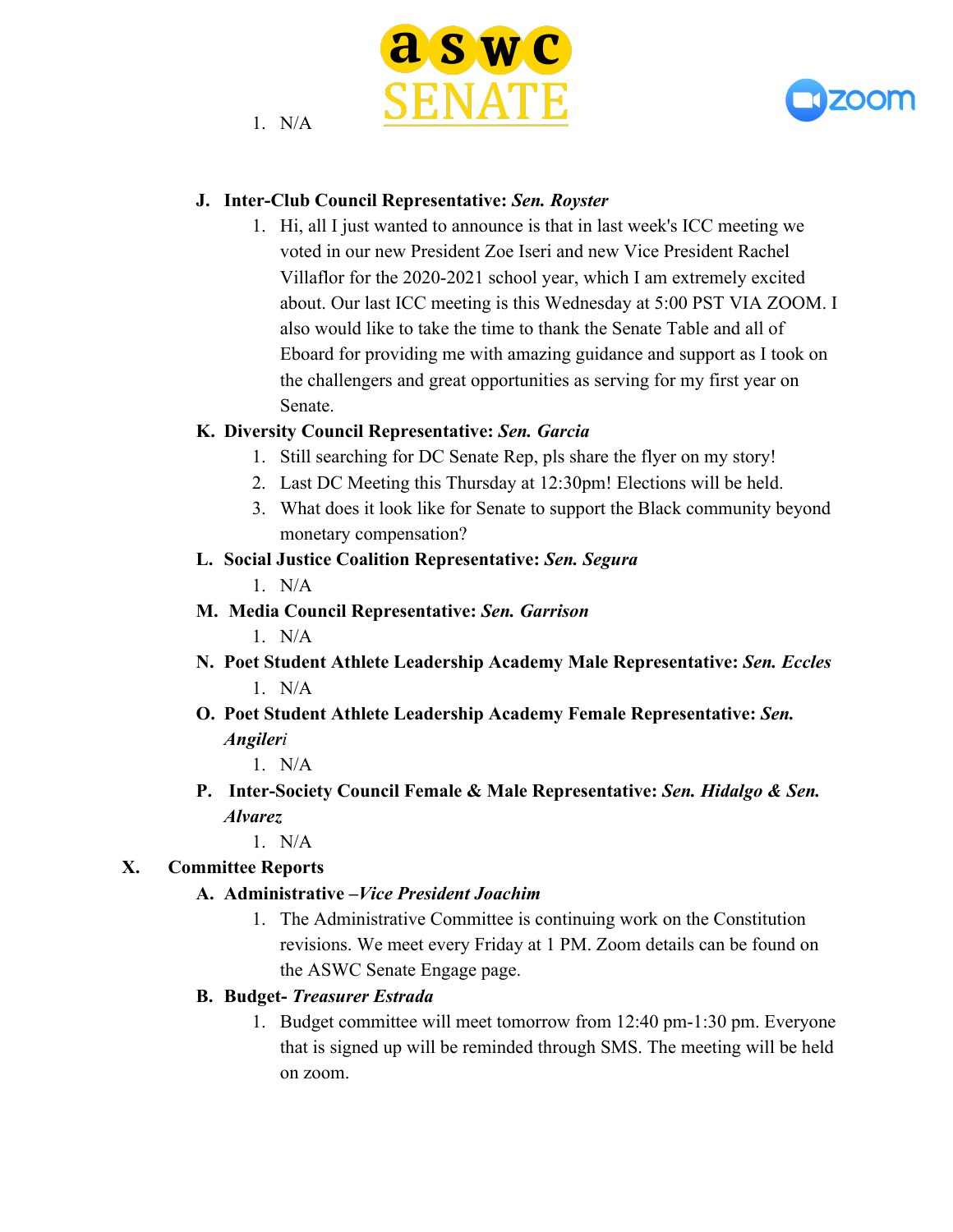



# **C. Campus Relations-** *Director Tejada*

1. Hey everyone! I hope everyone is staying safe and healthy! I want to congratulate all candidates for all of their hard work throughout the election, be proud! I posted announcements of all the winners on the instagram a couple days ago! Also Sen. Malone along with Advisor Merino-Contino had the great idea to post to open up a space for motivational quotes for students from students. So students can submit quotes and I will be posting one every day, it can be anonymous or not which you prefer! And please send one in, it is a rough time for everyone and you never know that a couple words can make someone's day so please participate! Also please try to keep sharing the flyer for the senior stoles, it is the last post on the instagram and we need to keep pushing that out to reach the 100. That's about it for now, if anyone has any suggestions of other things I can be doing please let me know!

#### **D. Elections-** *Secretary Brost*

- 1. Elections results have been released:
	- a) President: Jesse Eccles
		- b) Vice President: Amber Brost
	- c) Treasurer: Jose Estrada
	- d) Campus Relations: Tori Royster
	- e) Secretary: Lauren Ross
	- f) Student Body Reps: Anica Falcon-Juengert, Alyssa Armstrong, and Zoë Benn
	- g) Commuter Rep.: Bianca Lopez
	- h) Non-Traditional Student Rep.: Jannet Torres
	- i) Resident Hall Rep.: Ashley Magana
	- j) Environmental Advocacy Advocate Rep.: Nona Golden
	- k) Academic Affairs Rep.: Dianna Torres
- 2. Thank you VP Jochim for running the elections, you did an amazing job!
- 3. Also, ASWC Senate purchased 100 stoles for graduating seniors.
	- a) They can RSVP through Engage on the ASWC Senate portal, under "events".
		- (1) The stoles will be mailed to them for free.
		- (2) Pres. Moya also emailed the bookstore to see if pickup is an option.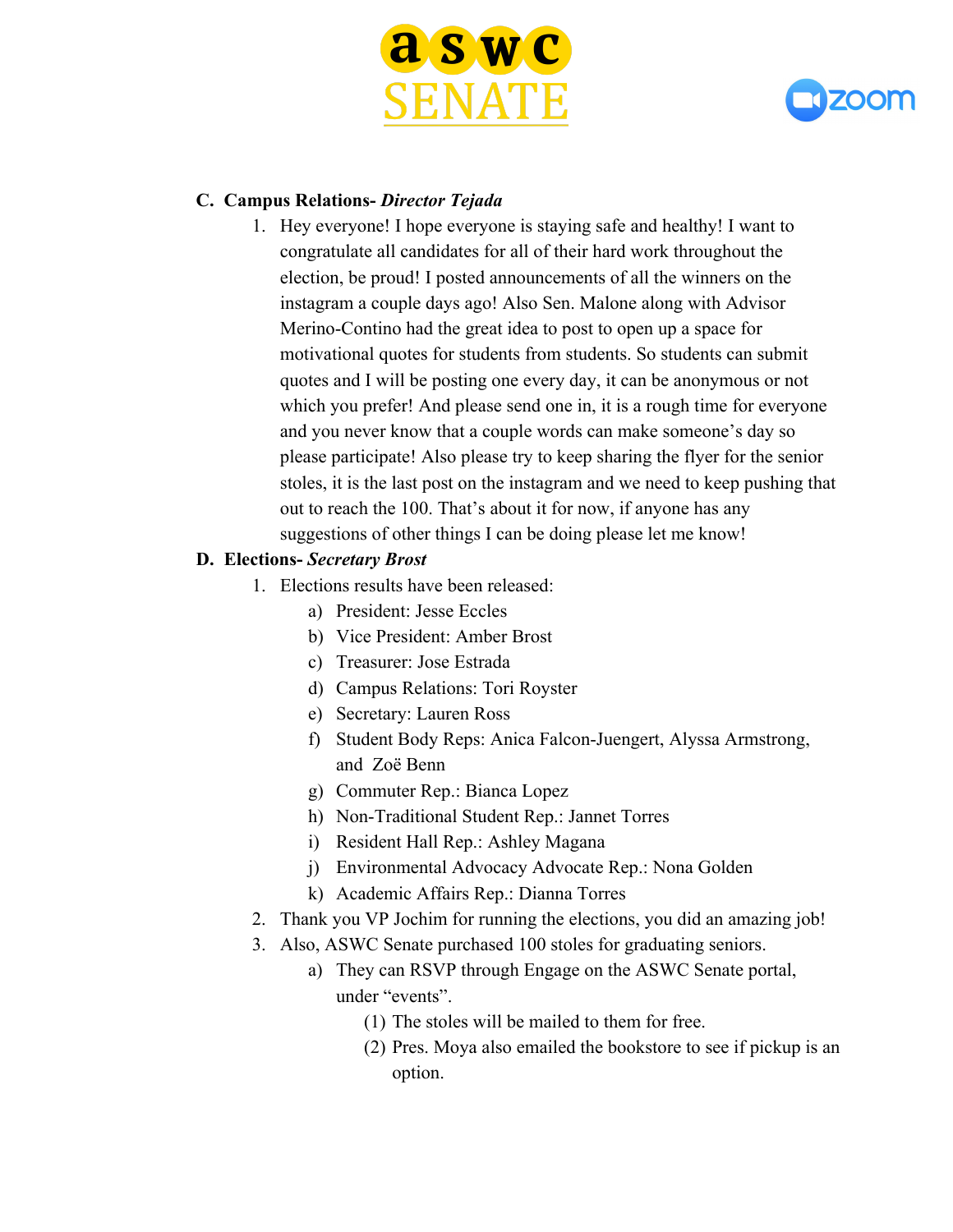



## **E. Program Board –** *Director Gil*

- 1. This week a fifth round of care packages will be going out, RSVP through engage.
- 2. Seniors will have a special box they can RSVP to next week as a special gift on their achievements.
- 3. On Wednesday, April 29th we will have a giftcard giveaway from 4-8pm (PST). To enter just post your favorite pic from a Program Board event or memory onto your story. You must be 1) following Program Board 2) Tag Program Board and 3) tag three friends! You could choose from a \$20: Target, Visa, or PostMates gift card.
- 4. On Thursday, April 30th we will have another challenge with a giveaway.

## **F. Advocacy-** *President Moya*

1. Hello everyone, last week's advocacy meeting had a very long meeting. We discussed many things including the Whittier We Matter campaign which you are all caught up on. This was the conversation that led to our virtual vote in deciding whether we as a senate wanted to endorse the initiative. We finalized our face mask donations. ASWC Senate will be donating a total of 3000 face masks to local organizations. 1000 will be donated directly to our Whittier College community, prioritizing students who are still residing on campus and essential staff still working on campus. I want to note that after speaking with Sarah Dudley in Facilities, she informed me that the Facilities department had just placed a large order for face masks for their department so donated masks will go to employees outside of the department and to students on campus. Further, we will be donating 850 to LAC USC hospital in Los Angeles, and 850 to Carbon Health Clinic in Pasadena, and 300 to St. Matthias Church in Uptown Whittier. Last week I am sure you all remember Senator Garcia bringing up compensating and acknowledging our black student leaders for all the advocacy work they did this academic year. We invited these 4 students: Journee Bradford, Myles Malone, Noah Humphrey, and Ethan Peau to our advocacy committee meeting to further discuss this. All students, except Noah, were in attendance. They expressed that the ultimate compensation would be to see the changes they have been fighting for for so long. This led to larger conversations where ideas such as drafting a bill were discussed. Because these are long term solutions, we will still find it important to compensate for them for the time being.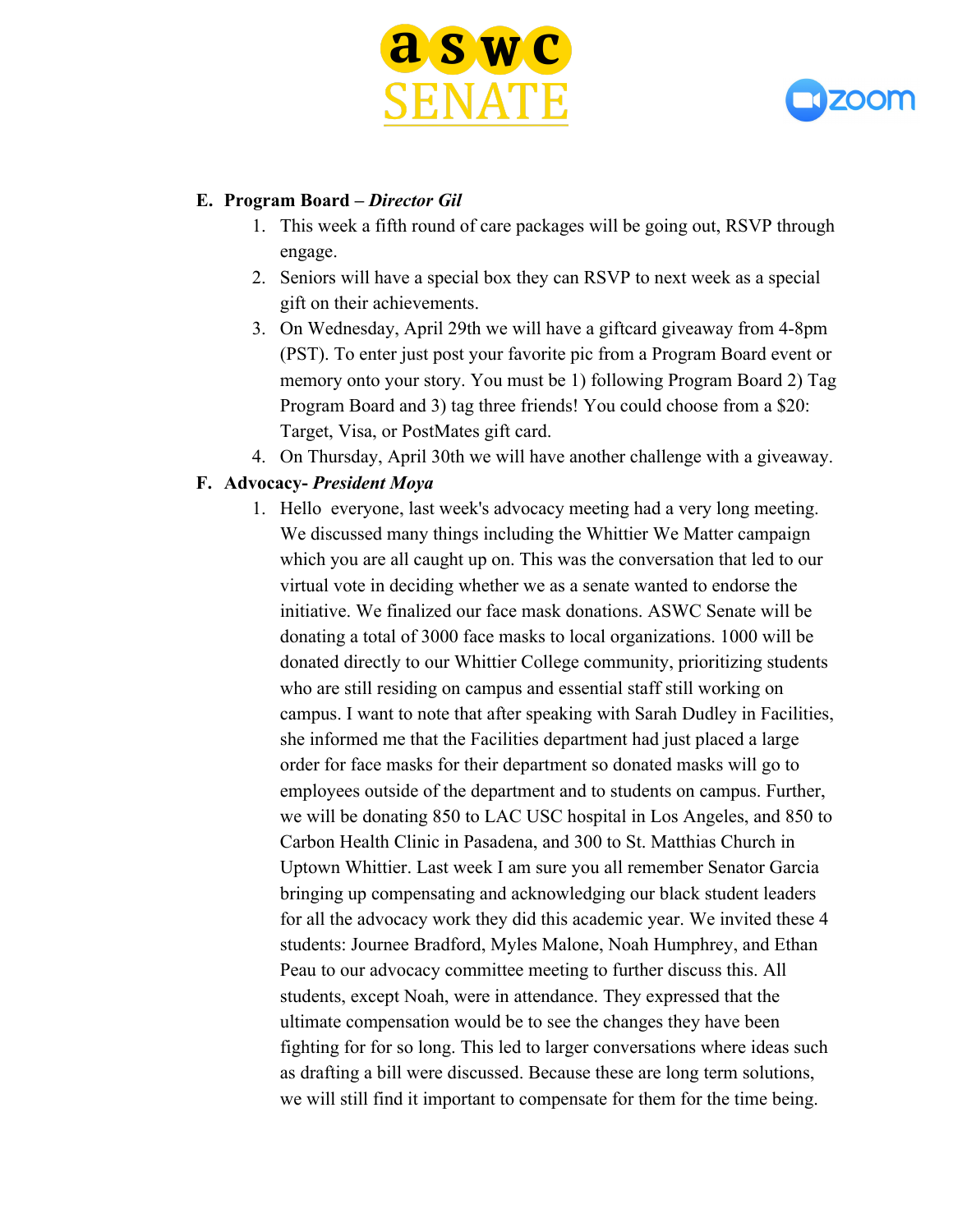



After speaking to Treasurer Estrada, we can afford a range of \$400  $\omega$ \$500 stipend for each student

- 2. Discussionary Period
	- a) Director Gil: I wanted to thank you all for all the work that you are putting into this, I am in full support of this.
	- b) Deanna Merino Contino: Thank you and just want to confirm how this will go through for students to receive their stipends.
	- c) Pres: Moya: How are we compensating students for their work, and this would come out of the Senate General Body Account. Kole recommended that if they feel that they are not getting anywhere, that we can create a bill. I will include it in my tranitionary report.
	- d) D. Garcia : What does this look like going forward, I believe that this is a conversation that needs to continue on and on, not just at one meeting. I think this is something we need to be talking about continuously.
	- e) Pres. Moya: To be transparents Myles and Ethan were at the meeting longer and were in favor of the bill, but after debriefing with Journey after the meeting, she was not in favor because after all the work that they have put in. That as a Senate we elevate their voices. I will be leaving that as a top topic for my transitional message for next year's President. Do we feel comfortable voting on an amount?
	- f) D Garcia: I motion to approve the amount that previously noted for Noah Humprey, Journey Bradford, Myles Malone and Ethan
	- g) Sen Modesti: I second that motion.
	- h) Votes:
		- (1) Yes 13
		- (2) No 1
		- (3) VP Joachim : this voted does pass
	- i) Pres Moya: We will be contacting these students to continue and make sure that this gets done correctly.

# **G. Culinary-** *Sen. Malone & Sen. Torres*

 $1$  N/A

- **H. Student Feedback Committee-** *Sen. Modesti*
	- $1$  N/A
- **I. Student Finance Committee-** *Tres. Estrada*
	- $1$  N/A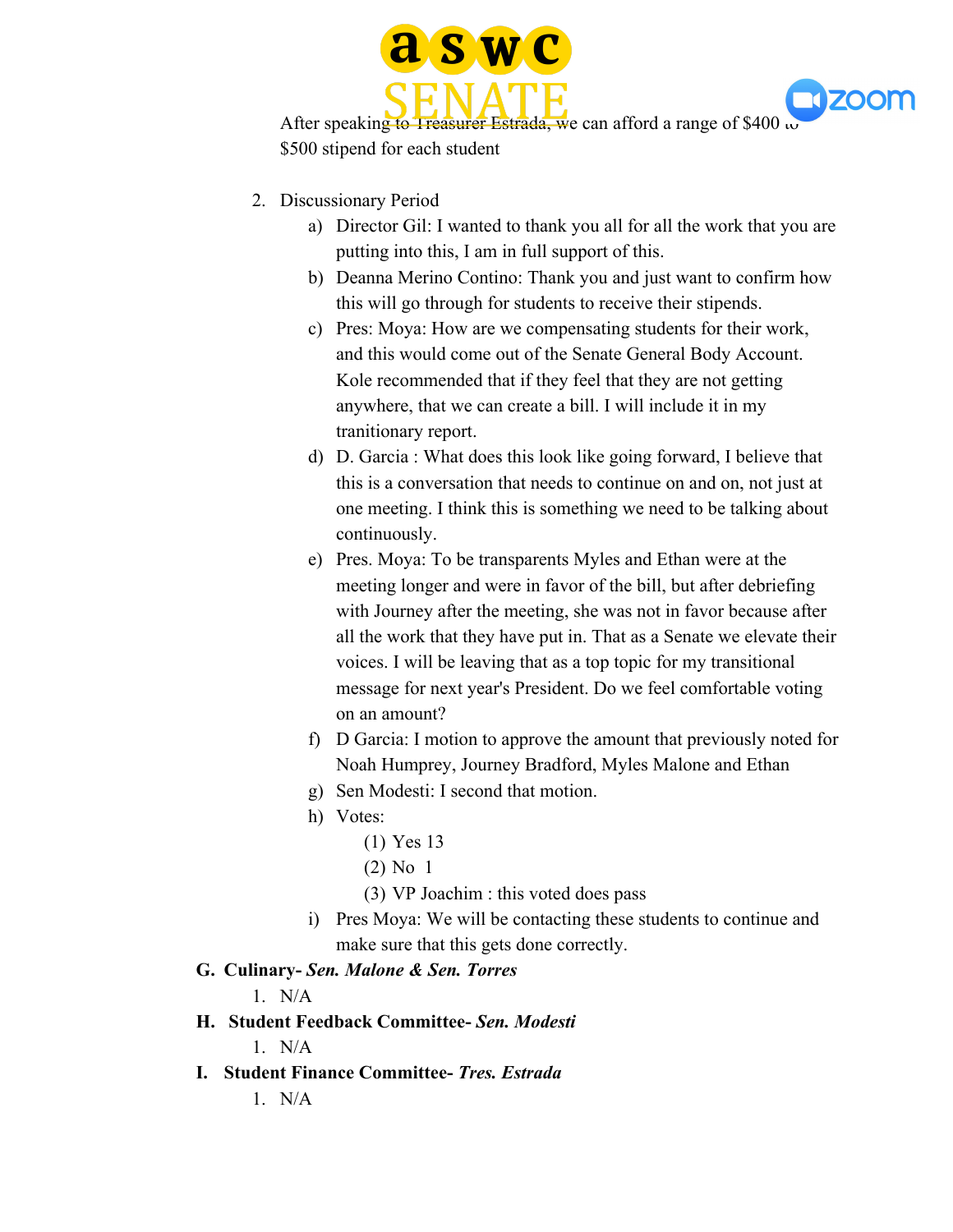



#### **J. Environmental-** *Sen. Casserly-Simmons*

1. Reading the Whittier Green bill today.

#### **XI. First Readings**

A. N/A

# **XII. Daily Calendar Considerations**

A. N/A

# **XIII. Misc. Business**

#### **A. Second Reading:** *Whittier Green Deal*

1. The bill reads:

## "**Whittier Green Deal**

Authors: Genesis Gil, Nona Golden, Dalton Casserly-Simmons, D Garcia Session:

 $BILL# -$ 

# **Section I: Preface**

WHEREAS, Whittier College has been listed as one of the country's most environmentally-responsible colleges in the nation by the Princeton Review,

WHEREAS, Whittier College lacks environmental initiatives to uphold the credibility of this claim,

WHEREAS, Global Climate Disruption is one of the most pressing issues of our time,

WHEREAS, Colleges and individuals across the world are implementing sustainable practices into their daily lives,

WHEREAS, Whittier College has the responsibility to implement sustainable practices in order to ensure the preservation of the earth and the well-being of their students,

# **Section II: The Rock**

WHEREAS, the rock is available to be spray painted up to 7 times a week, WHEREAS, spray paint contains aerosols directly linked to the worsening of the greenhouse effect,

LET IT BE RESOLVED, the use of spray paint on and around the rock is prohibited for Whittier College and its affiliates,

LET IT BE RESOLVED, the rock is to only be painted for special events, LET IT BE RESOLVED, only liquid paint is to be applied on the rock in good faith,

LET IT BE RESOLVED, paint is to be applied solely to the rock and not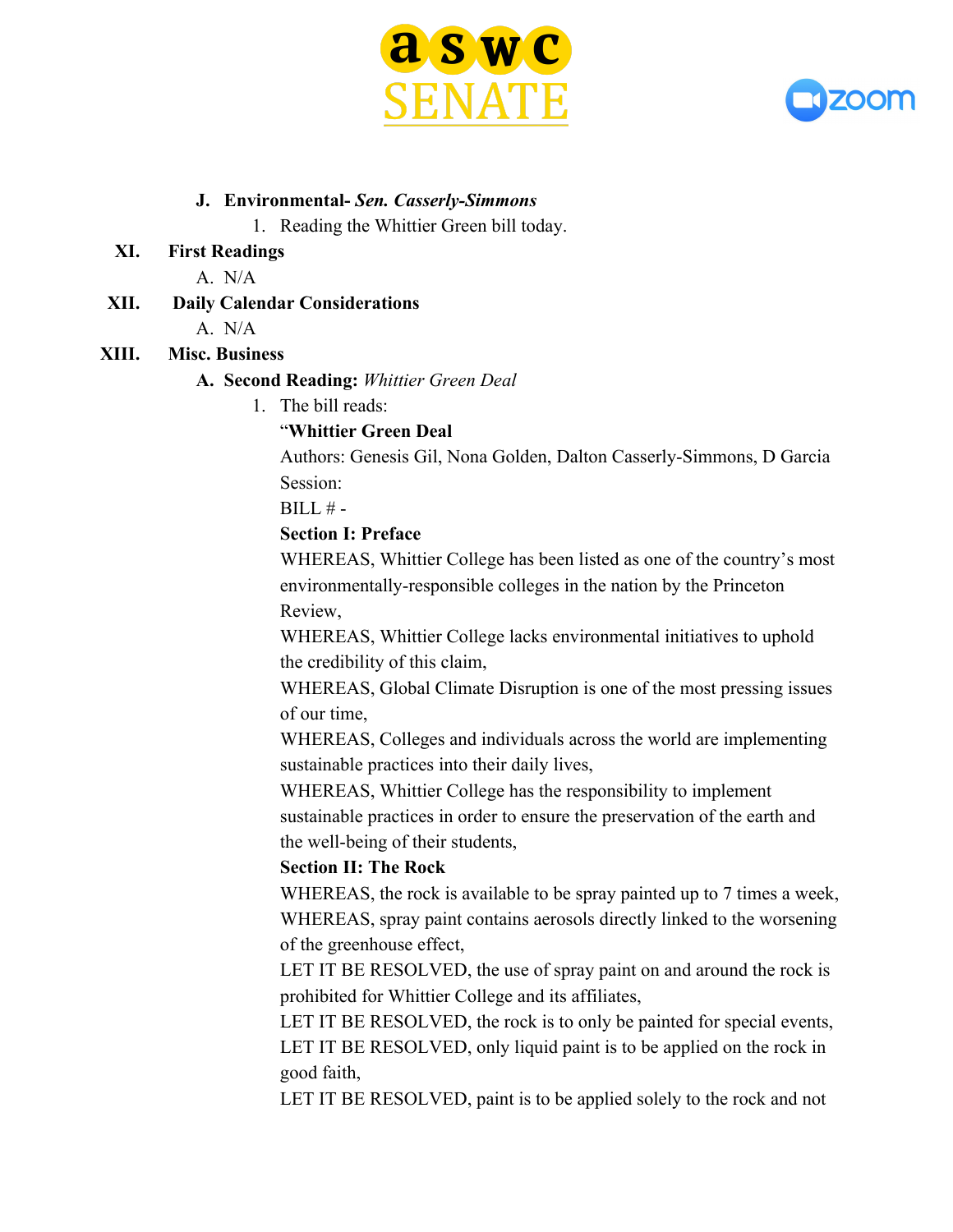



its surrounding area

LET IT BE FURTHER RESOLVED, that upon violation of the listed

clauses the offending organization will be subject to the following penalties, the Office of Student Engagement (OSE) will enforce this by keeping a list of the status of each club/org EMSing the rock:

- First Violation: Warning

- Second Violation: Suspension for painting for next special event

- Third Violation: Semester suspension from painting

LET IT BE FURTHER RESOLVED, special events are to be considered as the following:

- Event Promotions

- Introduction of society New Member Education classes

LET IT BE FURTHER RESOLVED, special events do not include the following:

- Birthdays
- Holidays
- Society days

#### **Section III: Incentives**

WHEREAS, Whittier College does not provide adequate resources for sustainable living

WHEREAS, sustainable actions of individuals can have a profound positive effect on the environment

**Subsection III A: Low Impact Transportation**

WHEREAS, approximately 54% of Whittier College students commute to school

WHEREAS, non-motorized transport, public transport, multiple occupant automobile are among the most sustainable methods of commuting

LET IT BE RESOLVED, the ASWC Senate will work with administration to provide the subsequent incentives

LET IT BE RESOLVED, free bus passes be provided for student commuters by Whittier College

LET IT BE RESOLVED, that students using non-motorized transportation, public transport or multiple occupant automobiles to commute to campus can receive a stipend upon the submission of proof to the environmental action chair

LET IT BE FURTHER RESOLVED, that the stipend be equal to \$5 per commute while the supply of \$500 per semester is available, commute being to and from your destination; Limit one stipend per day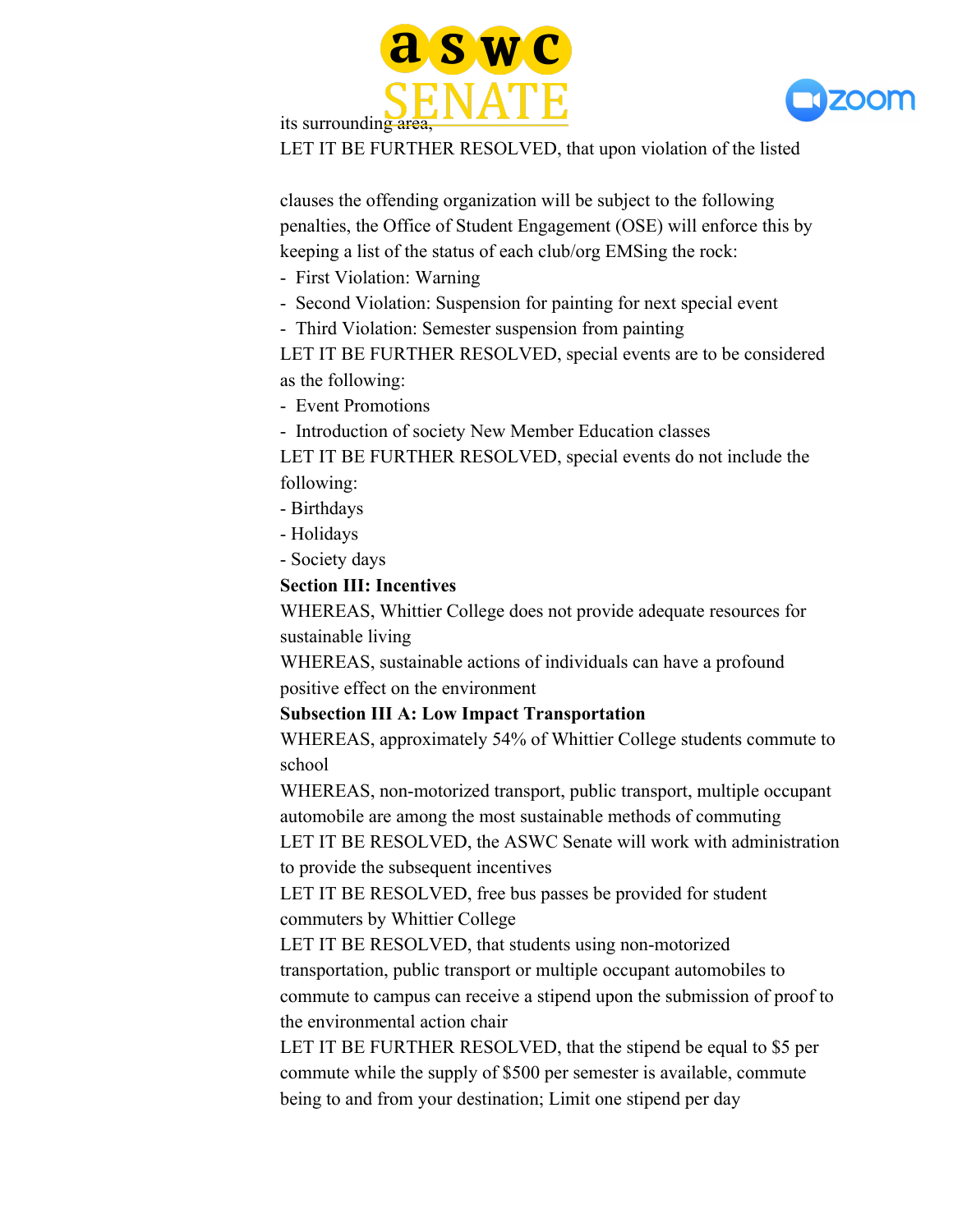



LET IT BE FURTHER RESOLVED, that proof of sustainable commute be considered as the following:

- Time stamped photographs

- GPS tracking apps

LET IT BE FURTHER RESOLVED, the student commuter representative is to be involved in the execution of this initiative

# **Subsection III B: Sustainable Food Incentives**

WHEREAS, the meat industry is a leading contributor to global climate disruption

WHEREAS, there are currently no incentives around sustainable eating habits at Whittier College

WHEREAS, individuals that eat a vegetarian/vegan based diet help to reduce overall greenhouse gas emissions

LET IT BE RESOLVED, vegetarian/vegan food items purchased at the Spot costing \$4 or more are eligible to receive a \$2 reimbursement from Environmental Committee while supplies last

LET IT FURTHER BE RESOLVED, Environmental Committee will require submission of proof of purchase in the form of a receipt during the Environmental Chairs office hours

LET IT FURTHER BE RESOLVED, submissions will only be accepted during the month of purchase with few exceptions made by the Environmental Chair

LET IT FURTHER BE RESOLVED, the allocated funds for reimbursement will be determined by the Environmental Committee on a monthly basis

**Section IV: Event Sustainability**

WHEREAS, single-use plastics, styrofoam, and other non-reusable items further contribute to the waste problem impacting our world

WHEREAS, waste ends up throughout our natural environment, never truly breaking down which impacts the health of humans and animals alike

LET IT BE RESOLVED, the ASWC Senate and all student clubs and organizations falling under the umbrella of the ASWC Senate are prohibited from using single-use plastic and styrofoam items when hosting any event

LET IT BE RESOLVED, the current health crisis creates concerns regarding the sanitation of reusables; however, pending national recovery from this epidemic, the Environmental Committee plans to implement the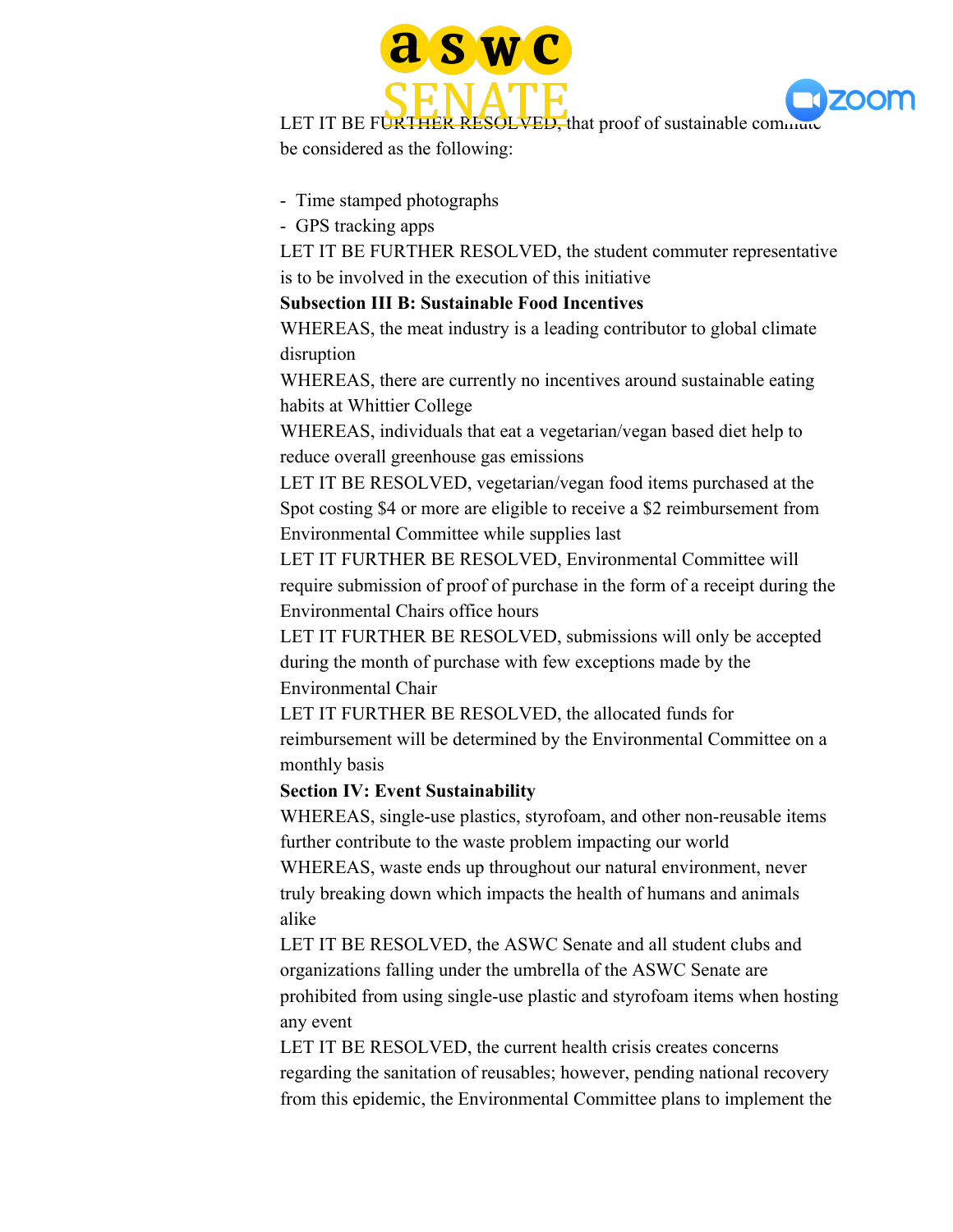



following system

LET IT BE RESOLVED, the Environmental Committee will provide a set

number of reusables that can be rented out to compensate for single-use items when the ASWC Senate deems the aforementioned initiative appropriate; until that time, biodegradable products are to be utilized LET IT FURTHER BE RESOLVED, that student clubs and organizations are to contact the Environmental Action Advocate via email to rent out the reusables

LET IT FURTHER BE RESOLVED, the Environmental Advocate's email is to be obtained through their office hours or at ASWC Senate meetings

#### **Subsection IV A: Displaced Meals**

WHEREAS, Bon Appétit hosts displaced meals using single-use plastic items WHEREAS, single-use items directly contribute to the global waste problem

LET IT BE RESOLVED, Bon Appétit is to use their own reusable dining sets when hosting displaced meals

## **Section V: Ecosia**

WHEREAS, search engines are used in any and all online activity WHEREAS, Google Chrome does not positively contribute to the environment

WHEREAS, Ecosia puts sustainability at the top of its priority list by mitigating emissions through environmental initiatives

LET IT BE RESOLVED, all desktop and laptop computers in the Wardman library are to have their default search engine switched to Ecosia

THEREFORE, LET IT FINALLY BE RESOLVED, that a copy of this initiative be sent to the following:

Deanna Merino-Contino, Associate Dean for Campus Life Christine Hernandez, Director for the Office of Student Engagement Linda Oubré, President of Whittier College

Members of the ASWC"

# **B.** Discussionary Period

1. Sen Royster: Has this bill been brought to ISC for all Society representatives to go over the opposition of painting the rock, as this does affect all societies I feel that this is important to bring up to them as opposed to coming straight to senate, all voices need to be heard in this matter, so the questions again is has this been brought up in a ISC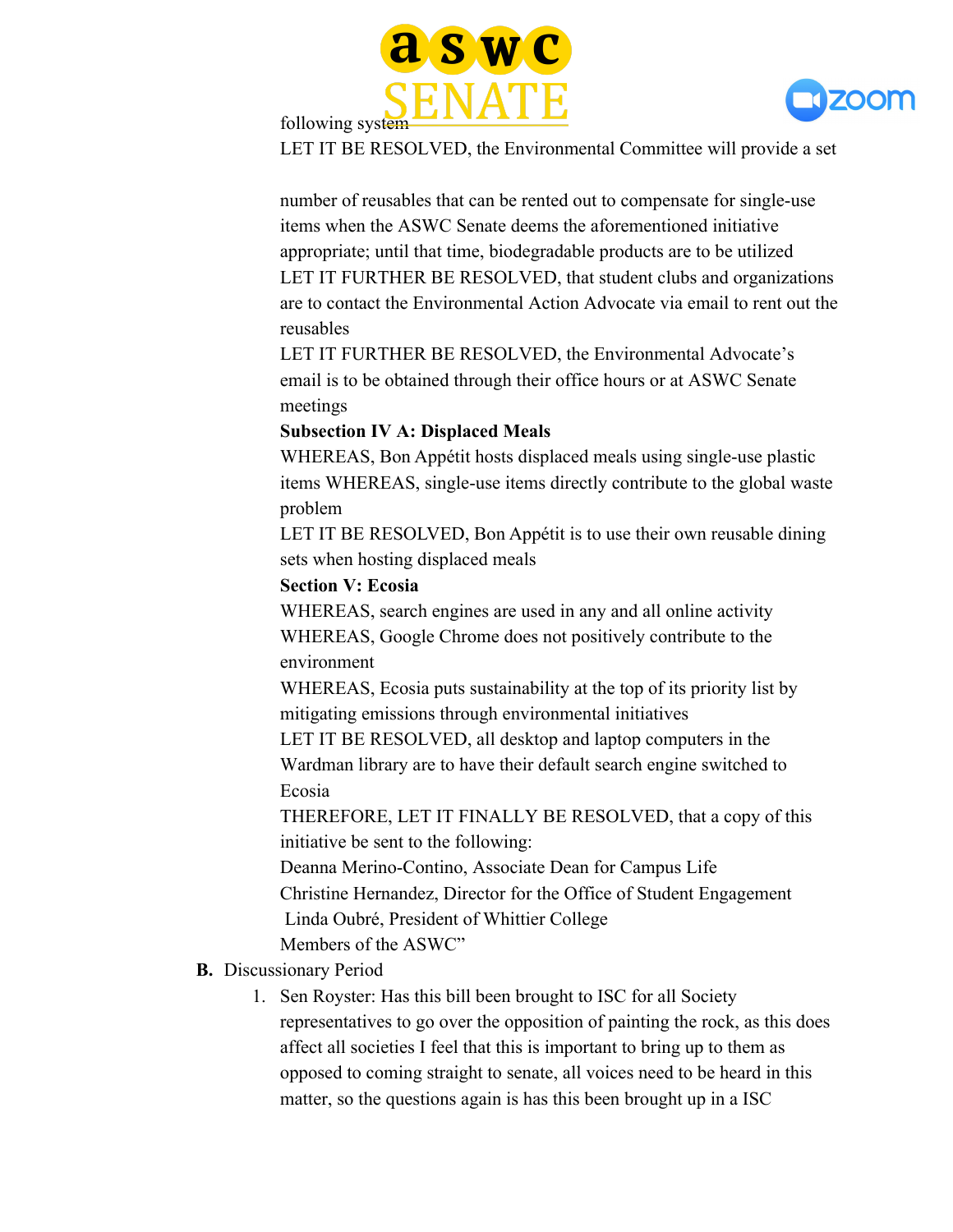

**1170011** 

meeting? Why is liquid paint not being considered everydayWhy are holidays and birthdays considered not worthy of the rock being painted?

- a) Sen Casserly Simons: I did bring this up to ISC, painting the rock is not sustainable for the earth year round, the reason birthdays aren't considered is because we want to make sure that the amount of paint put on the rock in general. The holidays are the same as birthdays.
- 2. Sen Modesti: I had a constituent reach out to me,Section 2- "Let it be resolved is only to be painted on special events" I think should be taken out. The rock is one of the pillars of Whittier College and the community. Many members of the community love to see what color or day it is for the rock to be painted. Alumni always speak of the rock as well. I think taking the daily rock privileges away is a detriment to the inclusive community that we have at Whittier college. The rock represents Whittier and its community. This would also be removing the special occasion part of the section as well and the non special events. Section 3- "Let it be resolved that food \$4 or more are eligible to receive a \$2 reimbursement from the Environmental Committee while supplies last. So this is showing favoritism to the small community of people who are going to benefit off of this. Majority of Whittier College are probably eating meat, so it would be benefiting a small number of people while essentially everyone else has to pay the regular price. It isn't fair to the vast majority of people who are on campus. If this is to be done, there should be a survey of how many members of the community are vegetarian and Vegan, not just outright implement a policy that isn't going to be beneficial.
	- a) Sen Casserly- Simmons: the whole point of this section is to have meat eaters, not eat meat as much, individuals who don't eat meat already. Also a way to make it an easier way for them to make the transition to not eating meat. I understand that the Rock is a great tradition, and that it spurs memories, however with the drastic measures that are happening in our world, we are trying to curb our emissions. The Environmental Committee is trying to help all, and make sure that the atmosphere and environment are helping. The main goal of this was to reduce the amount that we use the rock. Whittier College is not doing enough for the environment.
- 3. Christine Hernandez: Just to address the piece about the Rock, I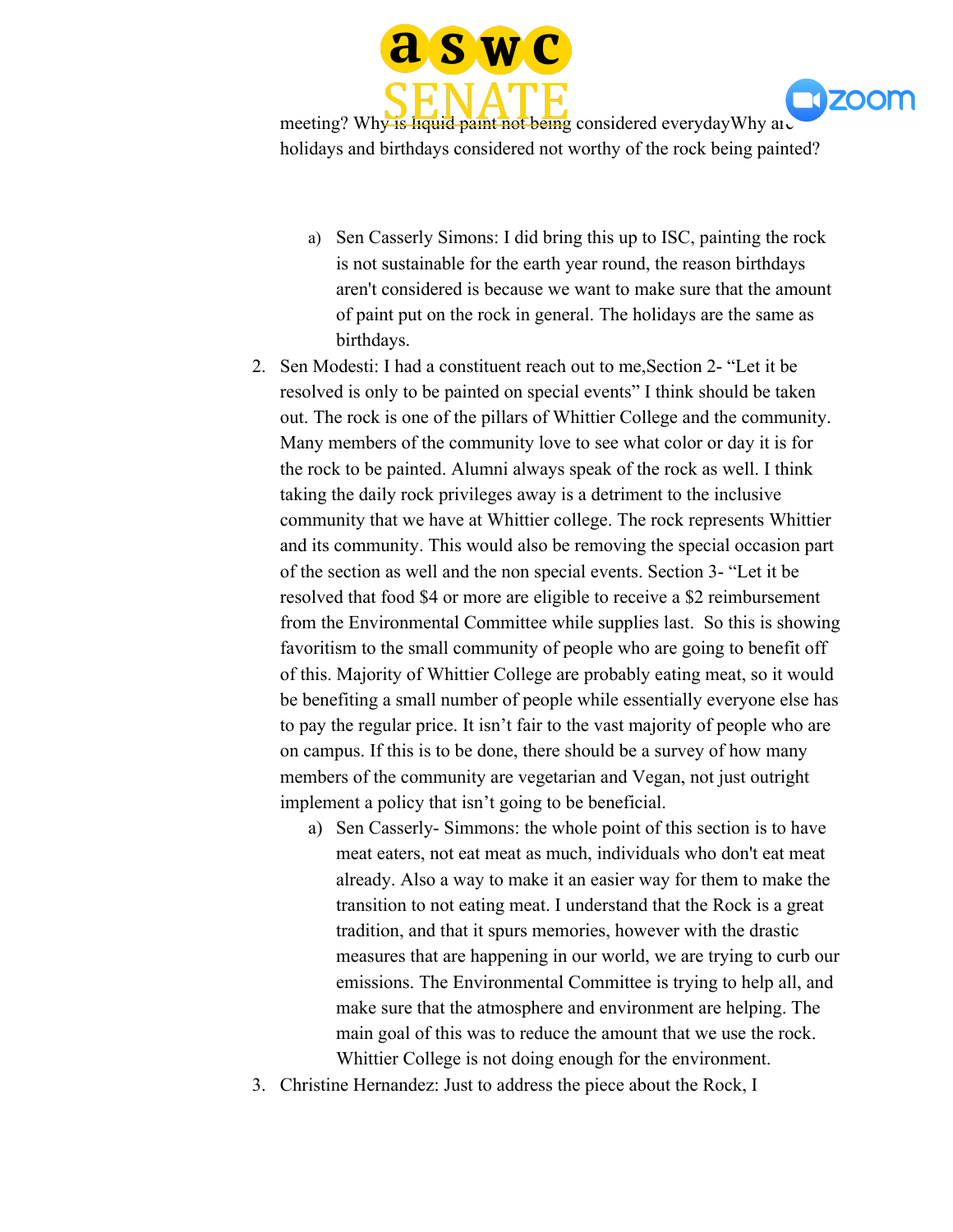



understand that there has been a lot of time being put into this. Given the infrastructure as an Office we can not give access to the sanction as outlined in this bill but this does not mean we don't support it. Have you

heard back from the library?

- a) Sen Casserly- Simmons : they have not replied to my recent email,the email that I would be getting next is that we can get this done, I have not received it yet. There has been verbal confirmation but not written confirmation. I have been working a lot with Craig and this has been being worked on this entire semester. I would like to put in writing and in a Bill, and that the conversation of sustainable action is this in the Senate for Bills to come. If this bill was to get passed, can we change this section to work with the OSE and Environmental Committee.
	- (1) Christine Hernandez: We cannot commit to anything this semester as we dont know our policies and procedures for the fall. This is a great opportunity for it to continue next year.
- 4. Pres Moya: I just wanted to know if all departments that are affected by this bill were aware of this Bill and that it can be carried out through the coming years?
	- a) Sen Casserly- Simmons : I have talked to or emailed all individuals, just waiting for written confirmation and communication from all parties involved.
- 5. Sen Ross: Thank you for this bill, and for all the hard work for this bill, there has been a lot of conversation of how the rock is tradition, and also a lot of conversation about being inclusive. A lot of painting the rock this bill makes it inclusive.
	- a) Sen Casserly- Simmons: Great point, during the summer I think this is a great opportunity for different groups to have the ability to paint the rock a great opportunity to include the art department.
- 6. Representative Alvarez: It's a tradition to paint the rock, that they wanted to mention some of the traditions, that it's not the same. They would see it as a loss, if this has not had the ability to paint the rock. The rock is one of the great things that sets Whittier apart from other schools. For at least certain clubs and organizations that are not society related, have painted the rock.
	- a) Sen Casserly- Simmons : Thank you, I have also heard that people haven't come to the college because of how unsustainable Whittier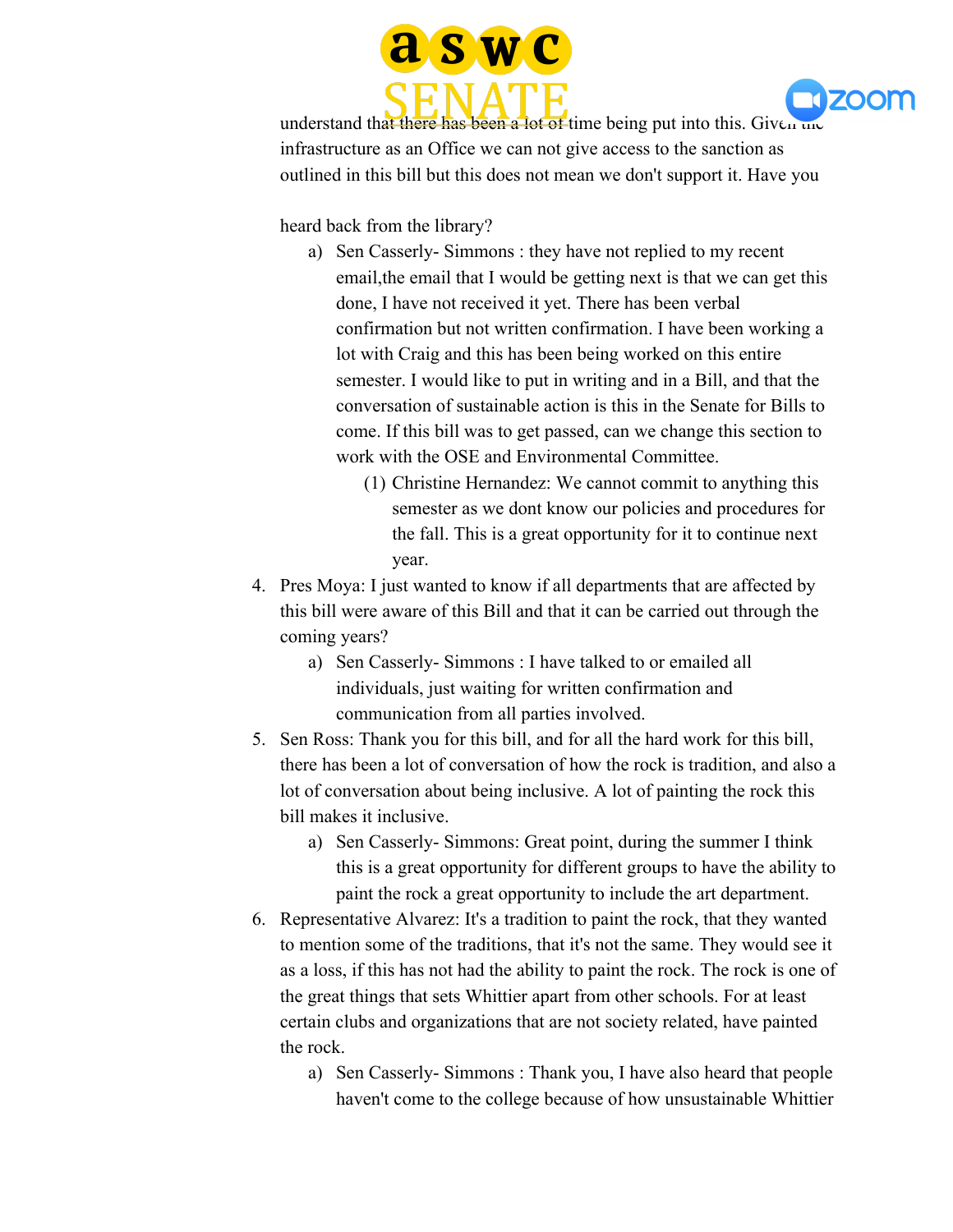



College is. I feel that with a hard stance in environmental acuon it will set us apart.

- 7. Sen Modesti : In terms of actually looking at the numbers and the stipends for you have an idea of the amount you need for this?
	- a) Sen Casserly- Simmons: We thought about \$500 for being sustainable and the \$2 back for meals \$50 a month and if it isn't used up then it rolls over and if it is used up quickly then we up it to \$100 dollars per semester. This will all come out of the Environmental Committee Budget.
- 8. Sen Torres: I have a question regarding the bus pass, to my knowledge this has not been approved through the school, have you come up with a contract with the city, my average bus ride is roughly 7-9 dollars a day, my main concern has this been brought up to have approval from the city. You would have to get approval from the city and then move from there, and the approval of the different bus transits for them, and my main concern is what connections have been made when reaching out to the city.
	- a) Sen Casserly Simmons we wouldn't be able to be a massive radiance, however I did contact the city of whittier, and talked to the assistant to the major, if we were to do a mass volume of free bus passes they were talking about a discount for such a large amount of purchases. We didn't want to go that far until getting approval from Marisol, a written contract in place no , but the conversations taking place were yes.
		- (1) Sen Torres: This would be just for the city of Whittier, or universal
			- (a) Sen Casserly Simmons No this would just be Whittier
- 9. Sen Royster: Is there a way that we can educate out student body?
	- a) Sen Casserly- Simmons: We were thinking of doing end of year things, we were thinking of hosting education processes for ways to be sustainable on a college budget. Educating on things on what's in this bill and outside.
- 10. Robert: I was president of ASWC during 2015-2016 it is really interesting to see that you are putting this together and looking at the physical impact, the buy-in for administration is also important. Look into Metro, those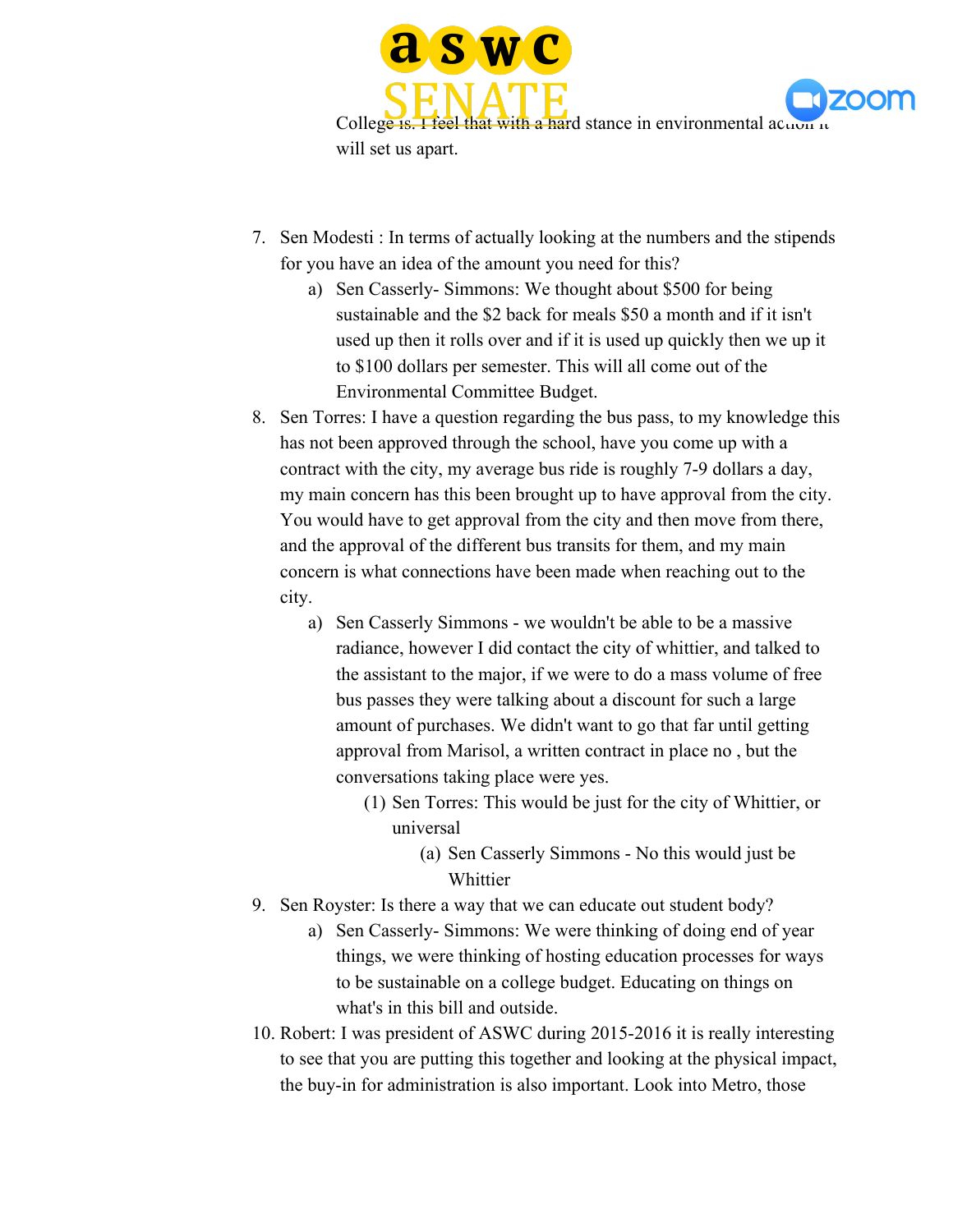



who put the busses and trains in motion. I do know that Metro can help a little but more than the city of Whittier. Foothill transit talks to them because they are the main entities. The whole mention of the rock painting it by hand is what it used to be. The rock is not only for societies but

instead open for all. Thank you it reminds me of all the work that has been put in.

- a) Sen Casserly Simmons: thank you for coming out and for supporting the bill.
- 11. Dianna Torres: I just had one concern for event sustainability, LET IT BE RESOLVED, the Environmental Committee will provide a set number of reusables that can be rented out to compensate for single-use items when the ASWC Senate deems the aforementioned initiative appropriate; until that time, biodegradable products are to be utilized. Is there a cost, or is it loaned out?
	- a) Sen Casserly Simmons: These will be loaned out for no cost to the students. Can we push this to a third meeting/ reading in order to incorporate everything spoken on today.
- 12. VP Joachim: I look forward to working on this bill, and this voting next week.
- 13. Sen Casserly Simmons: thank you to all who have helped me write this Bill so far.

#### **XIV. Announcements**

# **A.** *Commencement Petition*

- 1. Destinnee Moya: Yesterday Genesis and I launched a petition for commencement for the current plan of action for commencement that will be happening in December in the GAC, if all graduates attend they will only be able to have 7 guests. In this space it would be hard for social distancing. Graduates are bummed out for it to now be happening in the stadium, and in writing how are other graduations going to take place. However the email that was sent out did not point out different graduation. We are urging the admin to put in writing all the logistics of graduation come the ceremonies in December. The plan that we have is we hope to write a letter and attach this petition.
- 2. Pres Moya: thank you for such a great meeting, and thank you for staying very engaged and all that you have done for this year's Senate Table.
- 3. Sen Garcia: We were given a one day notice, for all students in Harris to move to Turner, I wanted to bring awareness to this. We didn't get a response and were frustrated, I didn't have the time to move to a whole